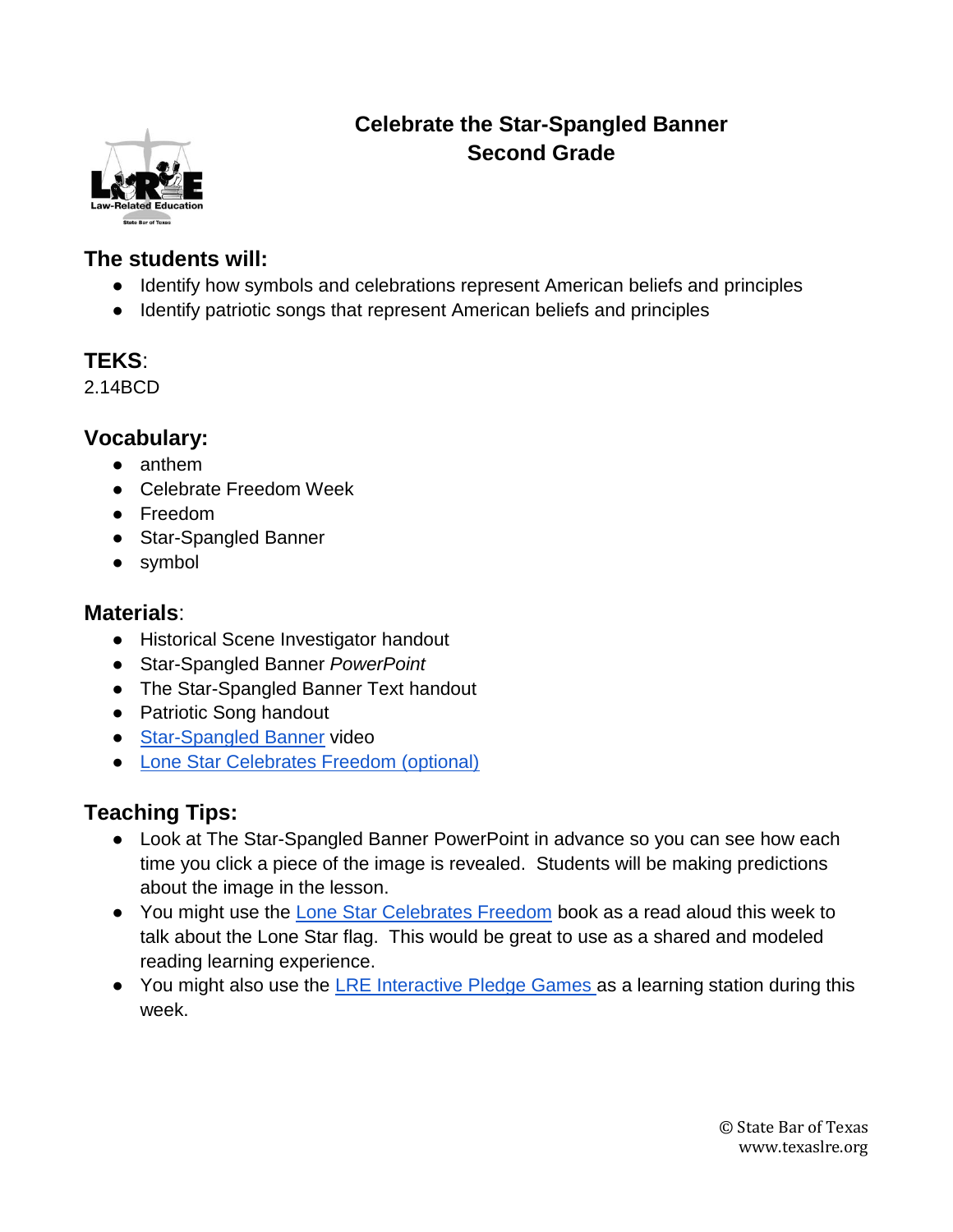### **Teaching Strategies:**

- 1. Have students look around the room and point out anything they see that represents the United States. (American flag, Texas flag, Constitution, etc.)
- 2. Ask students what the American flag represents or symbolizes. Ask questions such as:
	- What does the American flag symbolize? What makes you say that?
	- What is meant by the word 'symbol?'
	- Why is the American flag important to us?
	- How do we show our respect for the flag?
- 3. Share that the American flag symbolizes our country. It represents the freedoms we have as citizens in this country.
- 4. Ask students where they have seen American flags flying.
- 5. Share with students that they are going to be Historical Scene Investigators. (Play it up with them and get them excited about being investigators.) Give each student a Historical Scene Investigator handout. Explain that you are going to show them a piece of an image, and they are going to predict or infer what the image is based on what they see.
- 6. Open the Star-Spangled Banner *PowerPoint.* (Each time you **click,** a piece of the image will reveal itself.)
	- Click one time so students see the flag in the image.
	- In the first column of the handout, have students list everything they see in the image.
	- Then on the right-side of the handout, have students make a prediction about what they think the whole image is.
	- (**Click**) Show another piece of the image. Have students once again list everything they see and make a prediction.
	- Continue the process until the whole image is revealed. The last image might help students make a connection to the Star-Spangled Banner.
- 7. Once the whole image is shown and students have made predictions, have them use their senses to try to make sense of the image. Ask questions such:
	- What do you see in the image?
	- What might you hear if you were in the image?
	- What might you taste?
	- How might you feel?
	- Where do you think this image takes place?
	- $\circ$  Is it in the present? How do you know?
	- Who is Francis Scott Key?
	- What might he have to do with this image?
- 8. Have students write a summary on the bottom of their handout of what story the image is telling. Allow time for students to share.
- 9. Share with students that Francis Scott Key wrote the Star-Spangled Banner. See what students know about the anthem.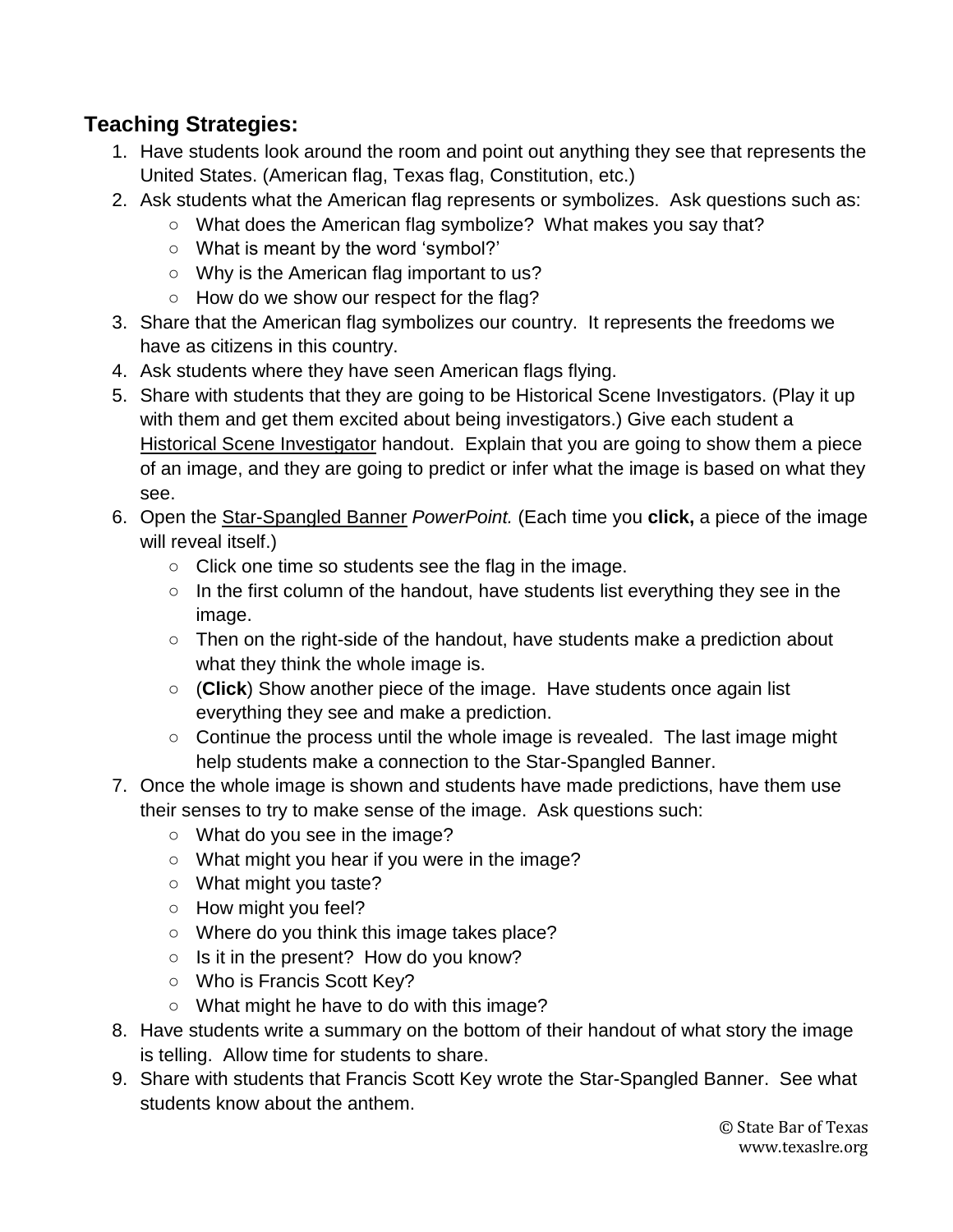- 10.Show students the [Star-Spangled Banner](http://viewpure.com/vPKp29Luryc?start=0&end=0) video. If students know the song have them sing it. As they are listening to the song, have them think about the similarities in the song and the image they just observed. (You might decide to just play the song while the students are looking at the image. Afterwards, ask questions such as:
	- What similarities do you notice in the song and the image?
	- What might the song have to do with this image?
- 11. Give students a copy of The Star-Spangled Banner Text handout. Have them read the story about the anthem and then with a partner, compare the story to the image they observed.
- 12. Afterwards, discuss student thoughts and ask questions about the text to clarify student understanding.
- 13.Share with students that the song is a patriotic symbol of the freedoms we have in our country as Americans. We celebrate the patriotic symbols of America this week during Celebrate Freedom week.
- 14.Share with students that they are going to have an opportunity to write a song sharing their love for their country. Give each student a Patriotic Song handout.
- 15.Divide students into groups to write patriotic songs to the tune of *Twinkle, Twinkle Little Star.*
- 16.Have student groups share their songs with the class.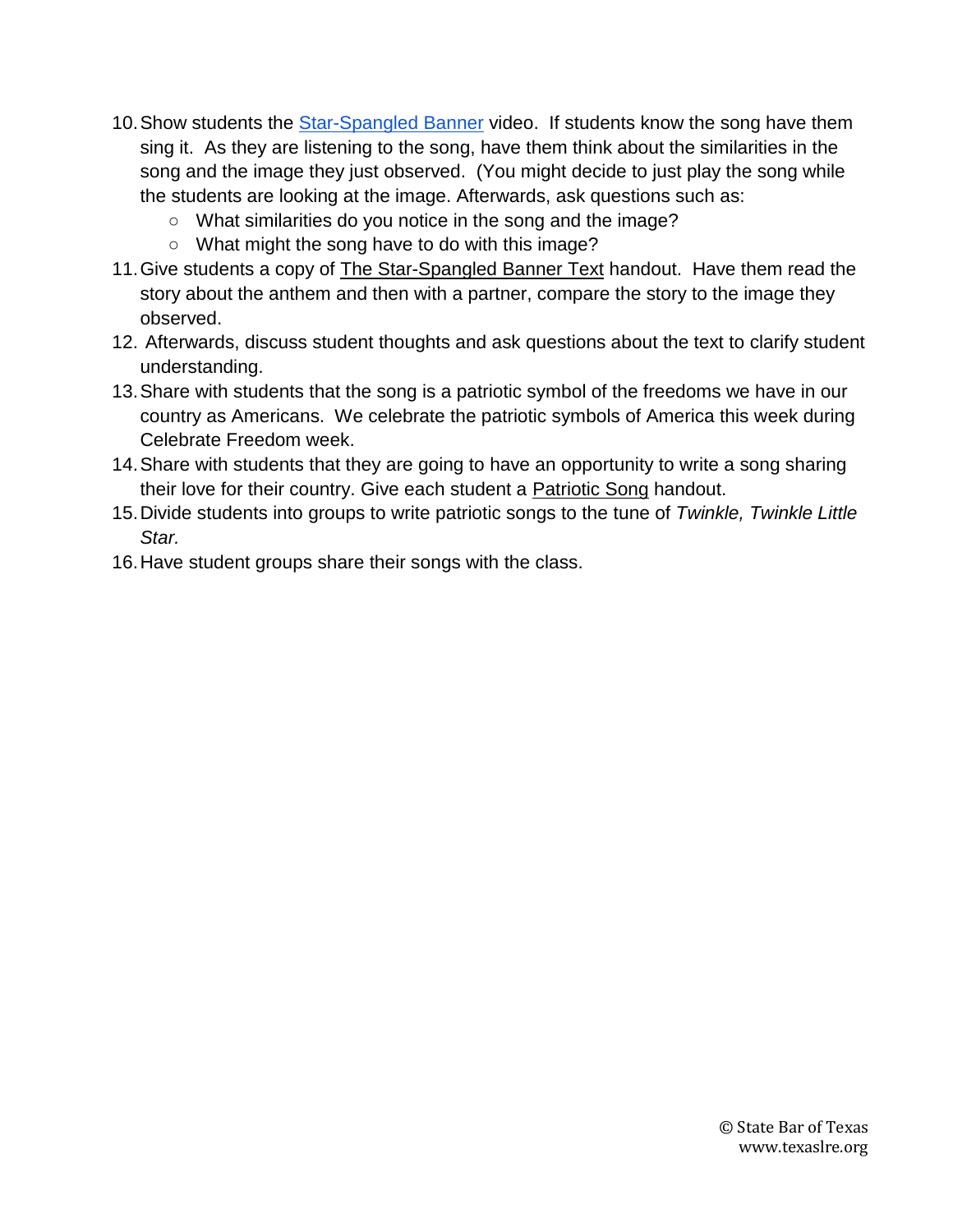





**5) Title and Summary of Image:**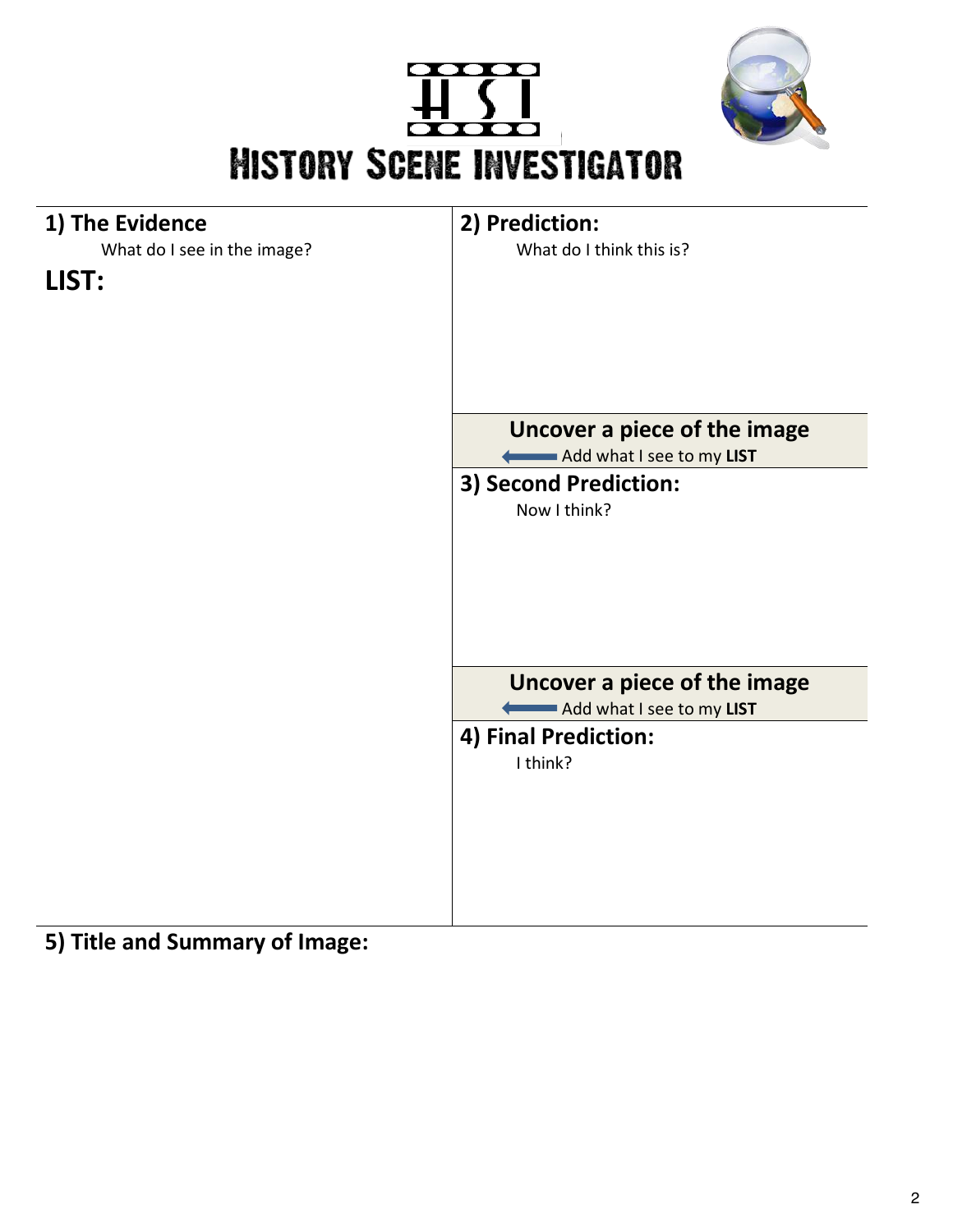# **The Star-Spangled Banner**

Francis Scott Key got the idea to write the song, The Star-Spangled Banner, in 1812 when the British and the American soldiers were fighting a battle during the War of 1812. The British attacked the American soldiers at Fort McHenry, which was a fort used to protect America during the war. A large flag flew over the fort so that the British could see it from far away. The flag measured 30 feet wide by 42 feet long and weighed over 200 lbs. Francis Scott Key was working as a lawyer at the time and was asked by the president of the United States to go free a doctor who was being held prisoner by the British. The British freed the doctor but attacked Fort McHenry.

On September 13, 1814, Francis Scott Key was on a ship at the time the British attacked the fort. It was dark, but he could hear the bombs and rockets exploding. Francis could not see what was happening. Then, the sun came up. Francis saw something that made him very happy.

The one thing that was still standing tall was the flag flying over the fort. After fighting all night, the British gave up the fight and left. America had won the war. That gave Francis Scott Key the idea to write a poem called "The Defense of Ft. McHenry." It was printed for people to read. They really liked the poem. Later it was put to music to make it a song and renamed The Star-Spangled Banner. More than one hundred years later, the Star-Spangled Banner became the official song of the United States.

The Star-Spangled Banner honors our flag and our country. Americans sing it to celebrate their love for their country and their flag. The song is a patriotic symbol of the freedoms we have in our country as Americans.